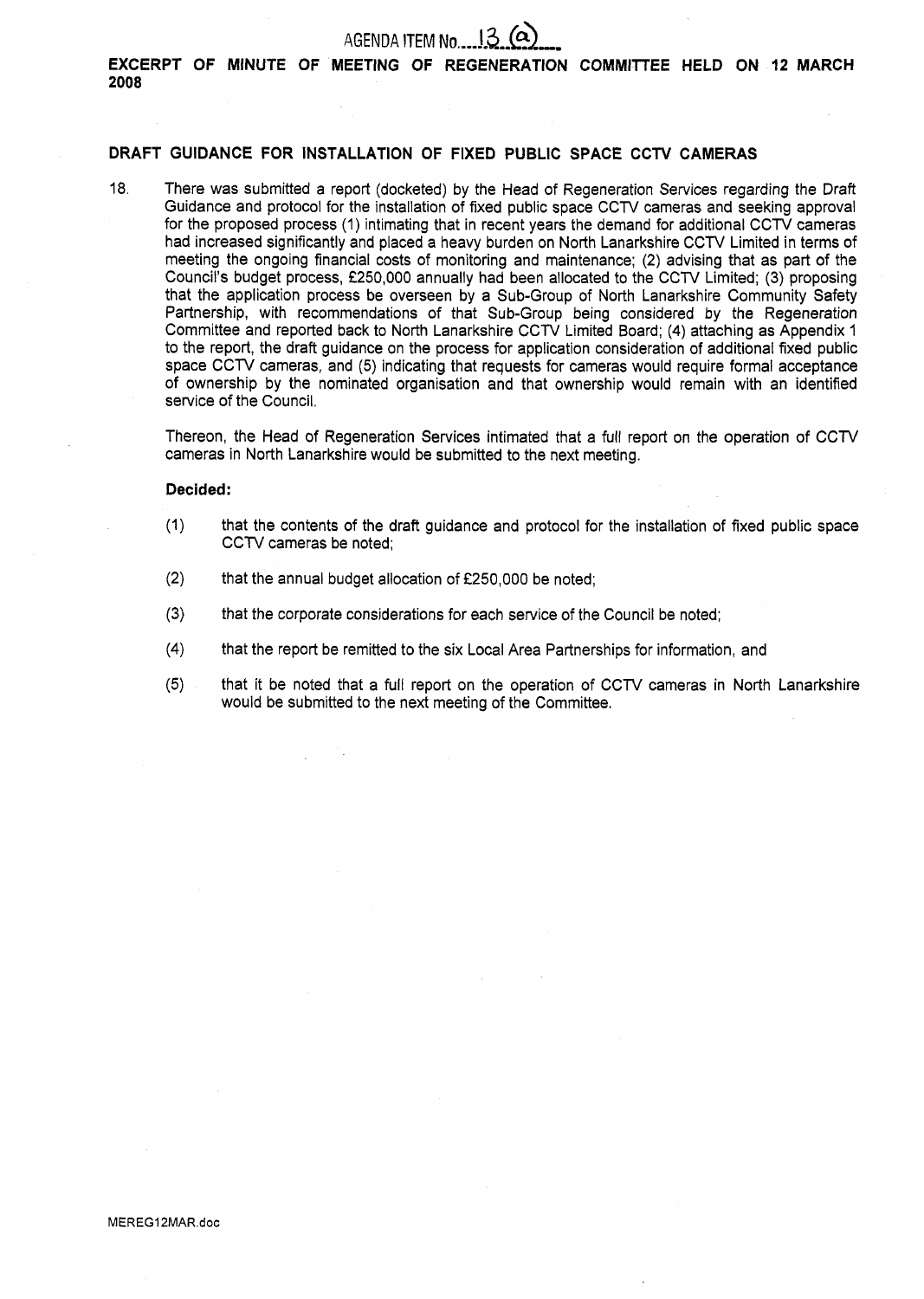## AGENDA **ITEM No.**  $\int \mathcal{S}(\mathsf{a})$

#### **NORTH LANARKSHIRE COUNCIL**

**REPORT** 

| <b>REGENERATION COMMITTEE</b><br>To: ⊺ |           | Subject: DRAFT GUIDANCE FOR<br><b>INSTALLATION OF FIXED PUBLIC</b><br><b>SPACE CCTV CAMERAS</b> |
|----------------------------------------|-----------|-------------------------------------------------------------------------------------------------|
| From: HEAD OF REGENERATION SERVICES    |           |                                                                                                 |
| Date: 12 March 2008                    | Rep: 1310 |                                                                                                 |

#### **1. Purpose of Report**

 $1.1$ The purpose of this report is to appraise the committee of draft guidance and protocol for the installation of fixed public space CCTV cameras and to seek approval for the proposed process.

#### **2. Background**

- 2.1 Over recent years the demand for additional CCTV cameras has increased significantly and has placed a heavy burden on North Lanarkshire CCTV Ltd in terms of meeting the ongoing financial costs of monitoring and maintenance.
- 2.2 Consequently, it is now deemed necessary to ensure that a consistent, standardised approach is taken to all future requests for CCTV installation.

#### **3 ProposalslConsiderations,**

- 3.1 As part of the Council's budget process **f250,000** annually has been allocated for CCTV.
- 3.2 It is proposed that the application process is overseen by a sub-group of the North Lanarkshire Community Safety Partnership. This body will be best placed to independently assess the relevant information submitted in support of applications and to seek the support of partner organisations.
- **3.3**  All recommendations made by this group will be considered by the Regeneration Committee and reported back to the NLCCTV Ltd Board.

#### **4 Corporate Considerations**

- 4.1 The ownership of individual cameras installed through the draft protocol must remain with an identified service within the Council and as such be identified as a relevant asset. The request for installation of a camera(s) will require a formal acceptance of ownership by a nominated organisation
- 4.2 In addition approval will have to be sought from relevant council services and other organisations that they will adopt the ongoing monitoring and maintenance costs.

#### **5 Recommendations**

5.1 It is recommended that the Committee: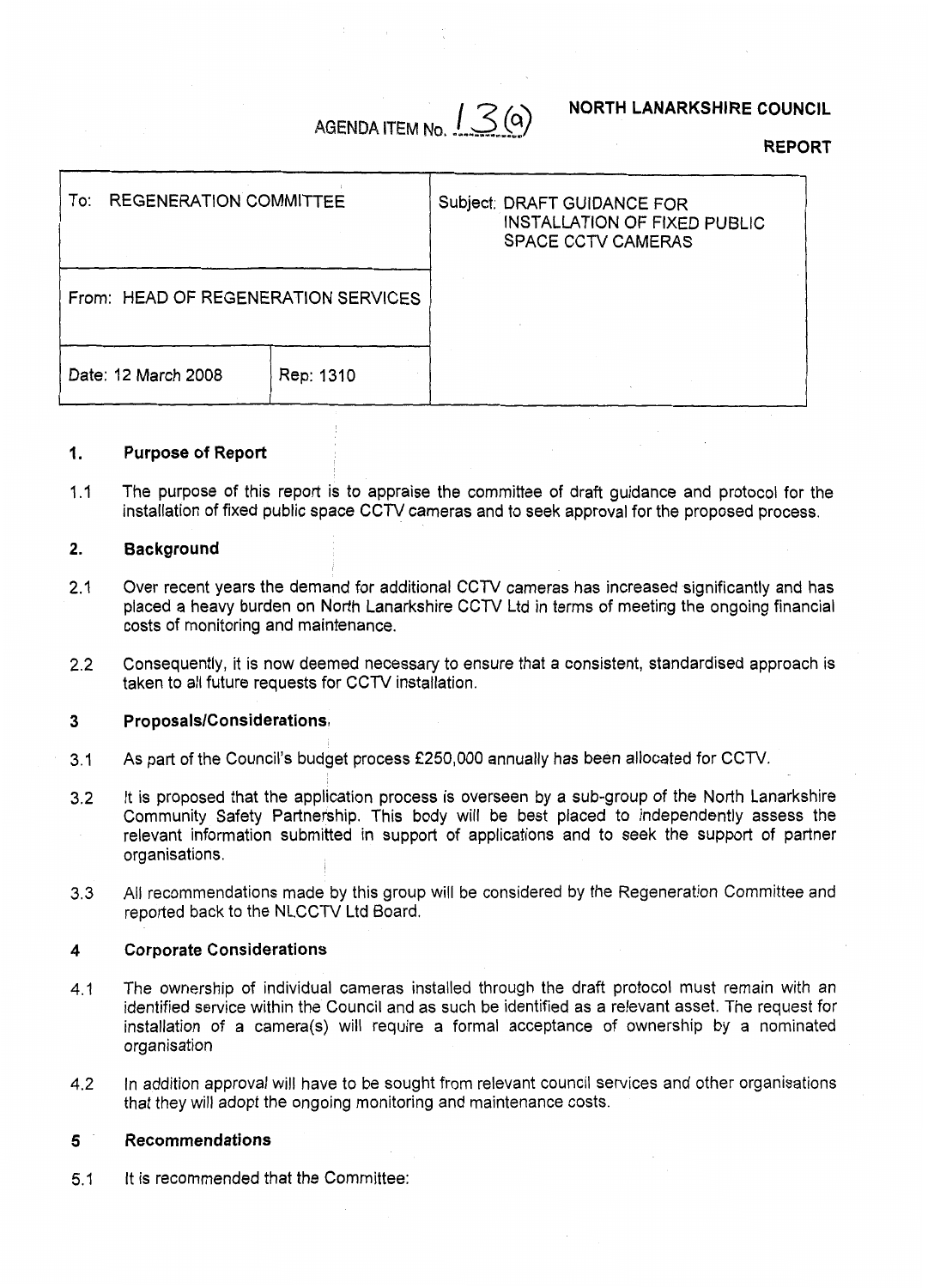- (i) note the contents of the draft guidance;
- (ii) note the budget allocation as detailed in paragraph 3.1;
- (iii) refer to **LAPS** for information;
- (iv) note the corporate considerations as detailed in paragraph **4,** and;
- $(v)$ otherwise note the content of this report.

**Maureen McConachie Head of Regeneration Services** 

For further information in relation to the contents of this report please contact Gregor McKenzie Community Safety Manager ext 2305.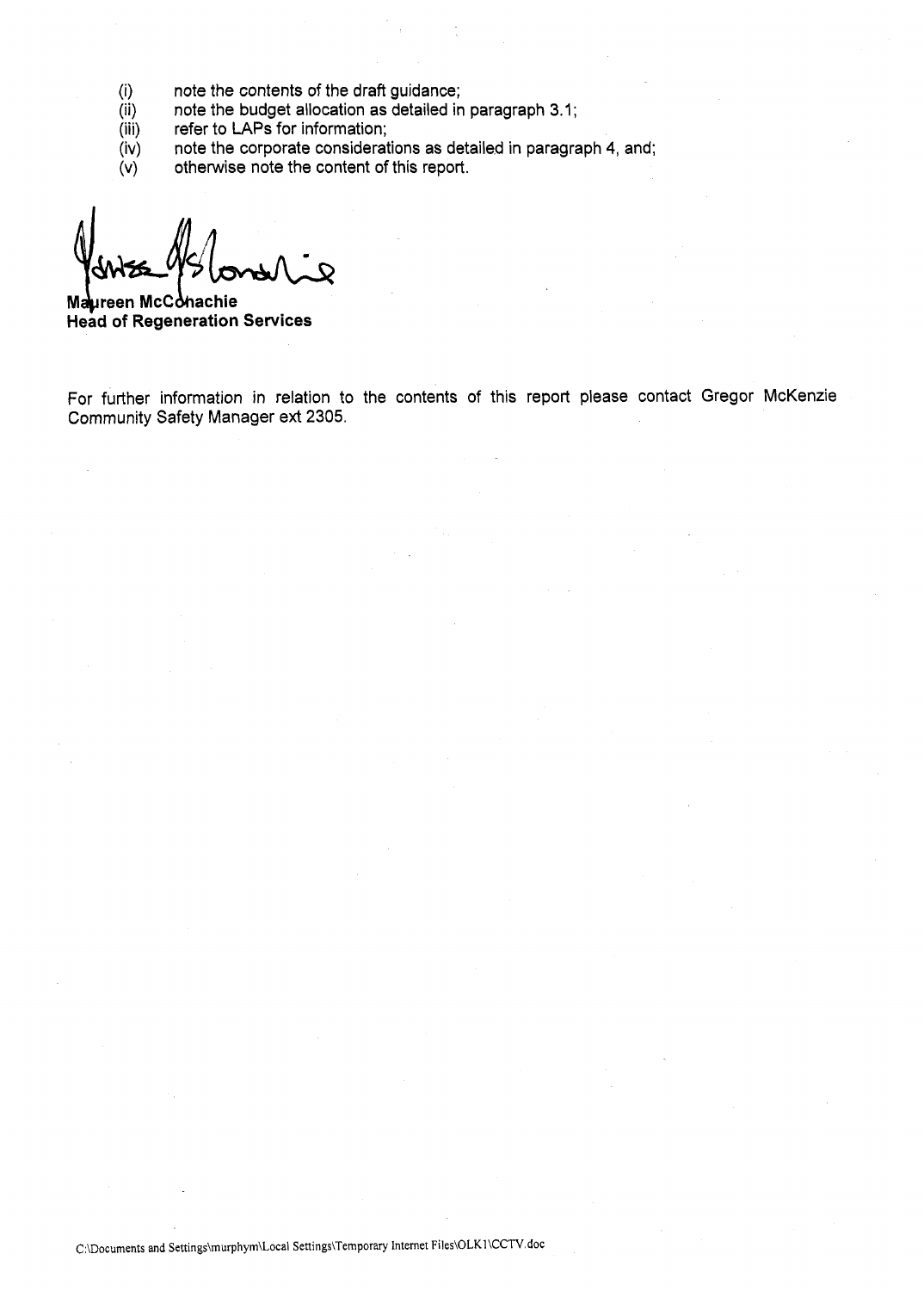#### **NORTH LANARKSHIRE CCTV Ltd.**

**Protocol between North Lanarkshire CCTV Ltd and North Lanarkshire Partnership** 

**Guidance on the process for applications and consideration of additional fixed public space CCTV cameras.** 

# DRAFT

February **2008**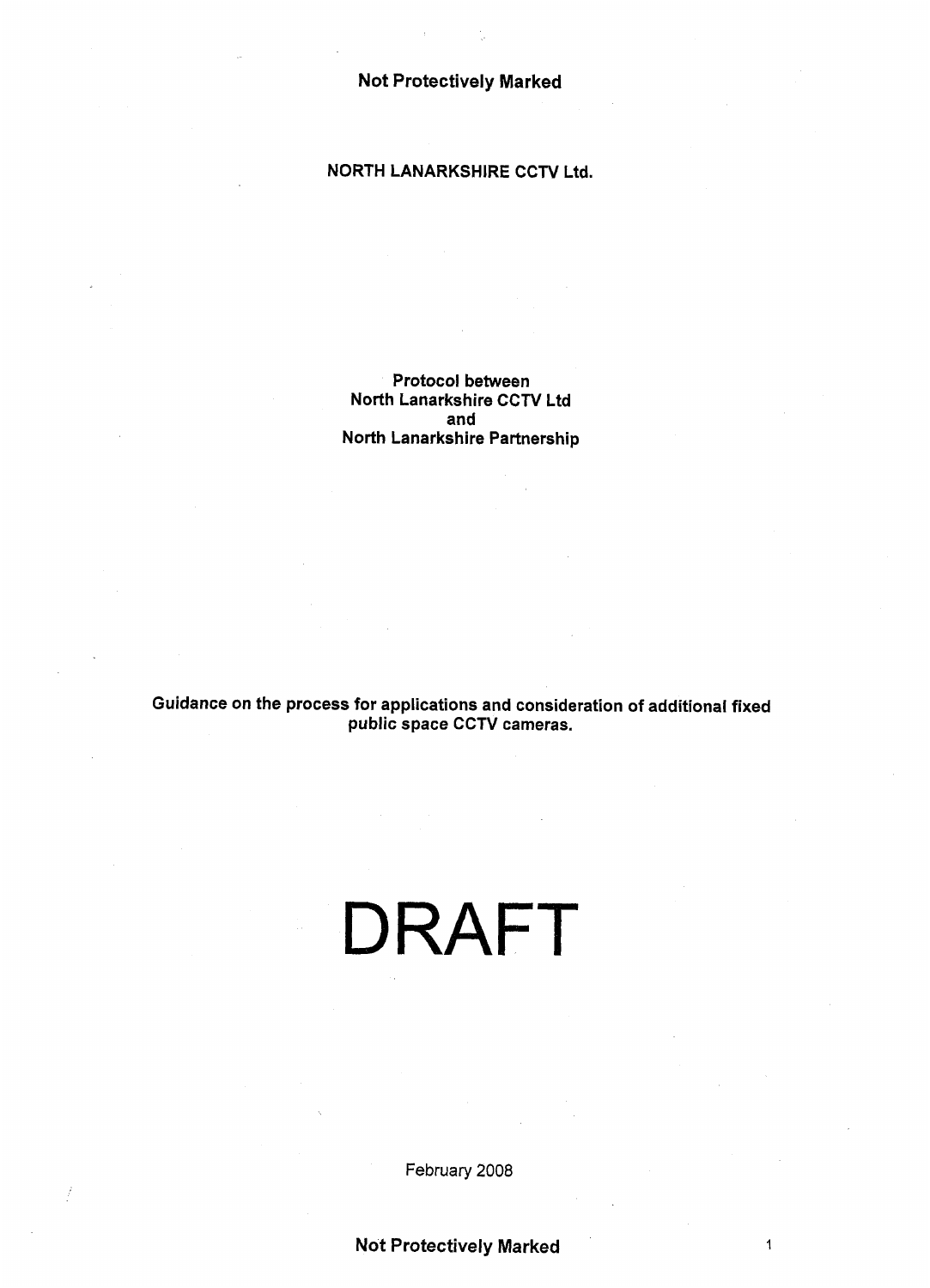## **Not Protectively Marked**

 $\overline{a}$ 

## **Contents**

| Section 1  | Introduction                  |                                                                                      |  |
|------------|-------------------------------|--------------------------------------------------------------------------------------|--|
| Section 2  | <b>Application Protocol</b>   |                                                                                      |  |
| Section 3  | Additional guidance           |                                                                                      |  |
| Section 4  | <b>Partnership Structures</b> |                                                                                      |  |
| Appendix 1 | Form AF1                      | Initial request for Consideration of the Provision<br>of Public Space CCTV Camera(s) |  |
| Appendix 2 | Form AF2                      | <b>CCTV Feasibility Study</b>                                                        |  |
| Appendix 3 | Form CF1                      | Formal request for Installation of Public Space<br>CCTV Camera(s)                    |  |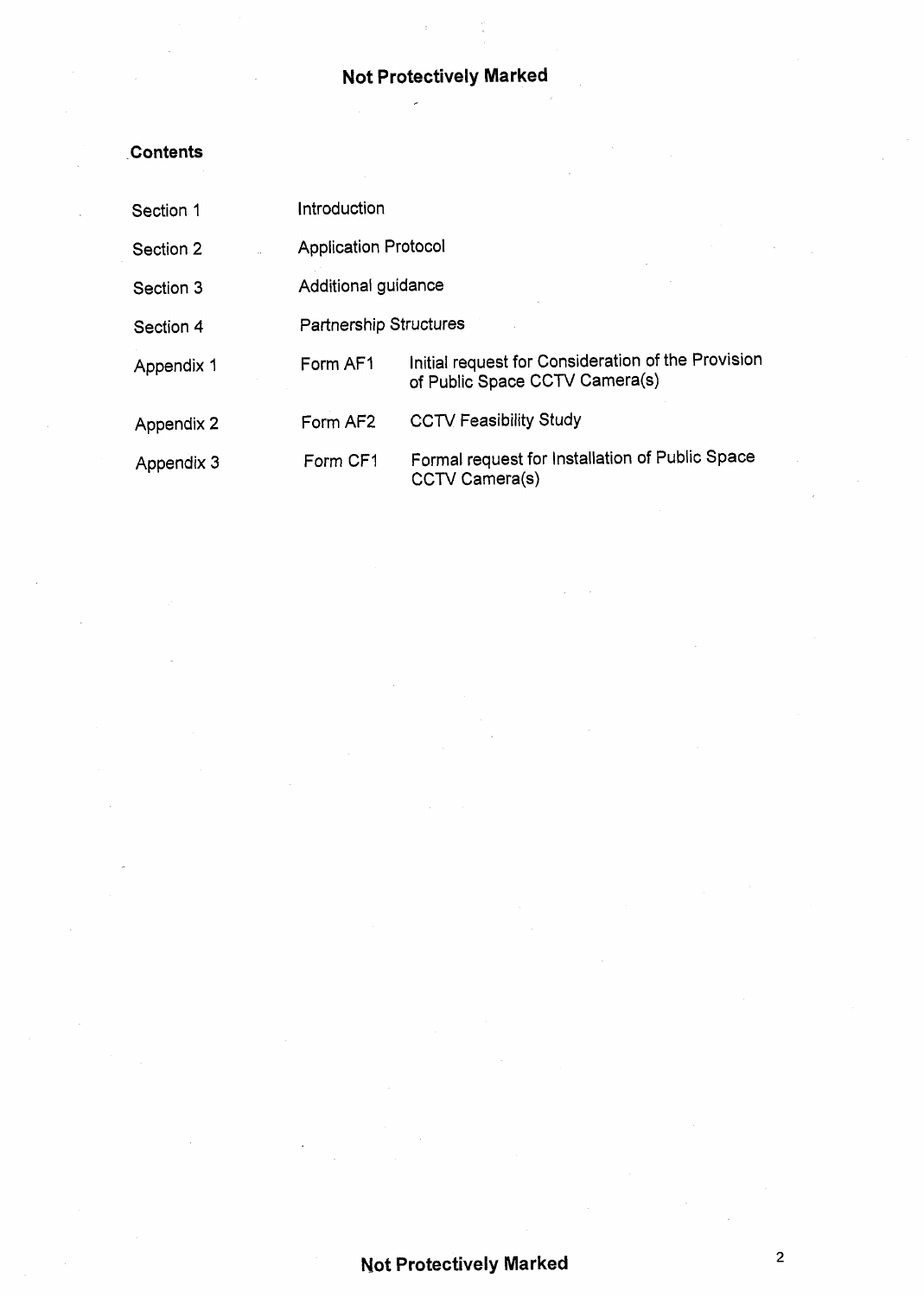#### **Section 1** - **Introduction**

North Lanarkshire CCTV Ltd and North Lanarkshire Council have historically been the main support mechanism for the delivery of CCTV systems throughout North Lanarkshire. This has included both the underpinning and expansion of our current town centre and residential systems and, where appropriate, the provision of additional CCTV cameras.

The key objectives of CCTV systems within North Lanarkshire are:

- *9*  To protect areas and premises used by the public;
- *9*  To reduce the fear of crime.
- *9*  To deter and detect criminal activity
- *9*  To reduce anti-social behaviour:
- *9*  To provide evidence to assist in the prosecution of offenders.
- *9*  To maintain and enhance the economic viability of North Lanarkshire Town Centres and encourage continued investment.
- *9*  To assist in the overall management of North Lanarkshire's town centre's, Industrial & Housing Estate's.
- *9*  To provide quality evidence sufficient to assist the Police or other enforcing bodies in the investigation of a possible criminal offence. Including on-going surveillance where the criteria are met as authorised by the Nominated Officer following discussions with the Police or other enforcing bodies, under The Regulation of Investigatory Powers Act 2000.

North Lanarkshire CCW Ltd is the organisation responsible for the monitoring of the existing CCTV systems. Set up as a company limited by guarantee with charitable status, NLCCTV accordingly has to ensure that it generates an appropriate level of income to match its associated expenditure on an annual basis. The company has no specific resources available to meet the general costs of the monitoring and ongoing maintenance of the existing camera systems. The company does however possess the skills and infrastructure (both staffing and technological) to provide such services to organisations, businesses and individuals for an appropriate fee.

Over recent years the demand for additional CCTV cameras has increased significantly. The subsequent process for the installation of additional cameras has been done in an ad-hoc manner with a variety of funding sources being utilised. In many cases this has concentrated upon securing initial capital costs with an expectation/assumption that NLCCTV would meet the future monitoring costs from within its existing capacity.

As a result an application protocol is now required for the installation and monitoring *of* fixed CCTV solutions. This protocol is laid out in Section *2.* 

The lead body for the application process will be the North Lanarkshire /Community Safety Partnership through a dedicated sub-group established to ensure a consistent process for the consideration of requests for additional cameras.

The purpose of this protocol is to ensure that future cameras will be distributed to the areas they can be used most effectively and will have the greatest impact in tackling crime and anti-social behaviour and therefore enhance community safety. The protocol also seeks to ensure that all future cameras are adequately resourced both for their initial installation and future operation.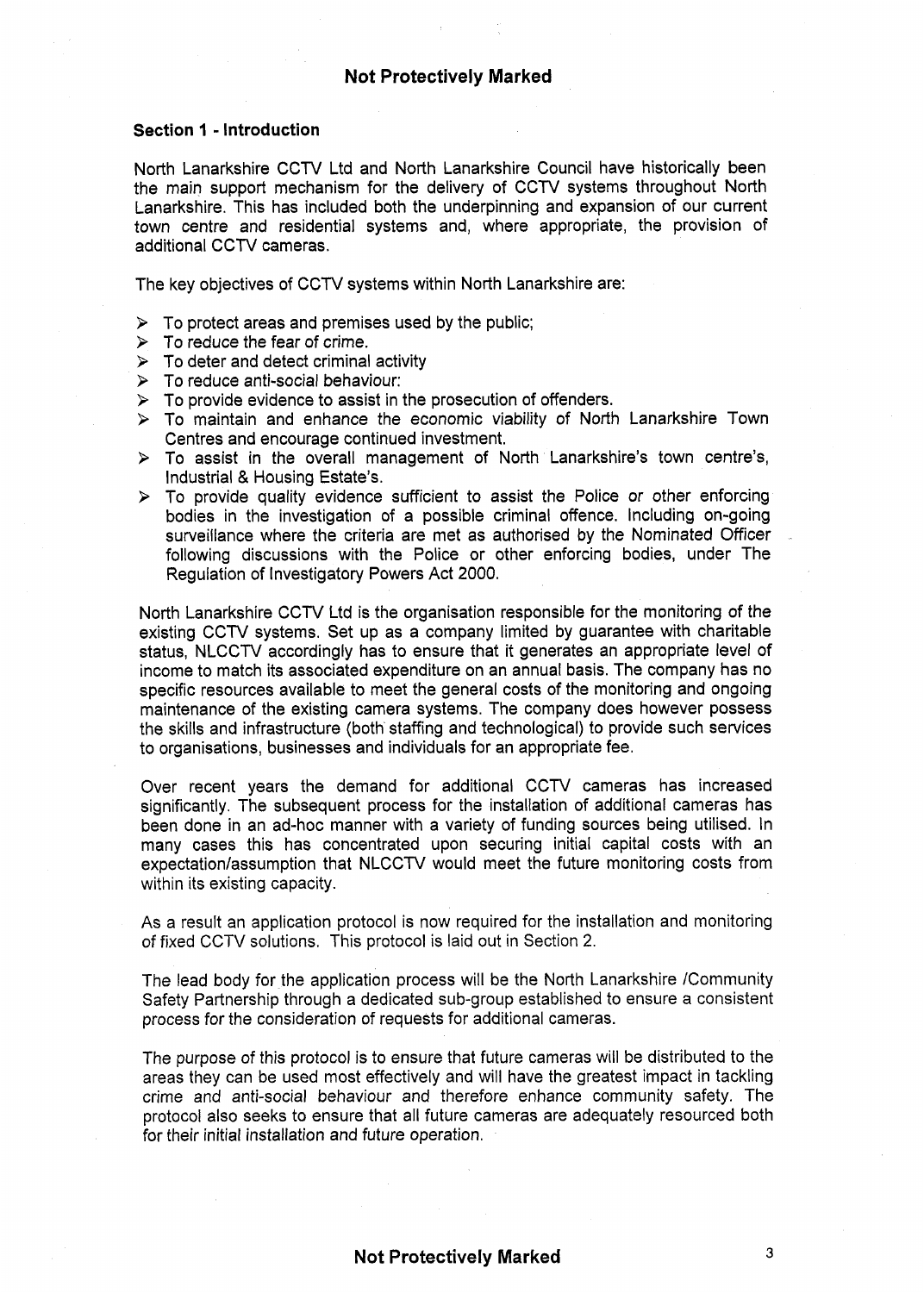## **Section 2** - **Application Protocol**



Requests for additional camera(s) will come from a variety of sources. In the first instance an AFI form should be completed by the requester. These forms will be available in hard-copy from all partners and NLCCTV Ltd. downloadable from the NLC website.

On receipt of an AFI the CSP sub-group will undertake an initial analysis of the request to establish and consult with the LAT:

- It should be supported (move to stage **3)**
- It should be rejected (grounds would need to be stated), or
- Further information is required before the request can be progressed

On receipt of a supported form AF1 a<br>complete feasibility study will be feasibility study will undertaken by NLCCTV Ltd to consider all the technical aspects of the request. The outcome will either be that CCTV is:

- *0* Technically feasible (go to stage **4),** or
- *0* Not-technically feasible

and will be notified to the CSP sub-group on form AF2.

Evidence should be compiled on a CFI form detailing all the supporting evidence for the siting of the camera(s), **the funding arrangements,** the outcomes profile and complementary activities programme. Form CF1 forwarded to NLCCTV Ltd.

Comprehensive plan (Form OIP 1) developed by NLCCTV Ltd detailing the timetable and mechanisms for installation and operation of recommended new camera(s). Details of monitoring agreement and future maintenance programme will also be included.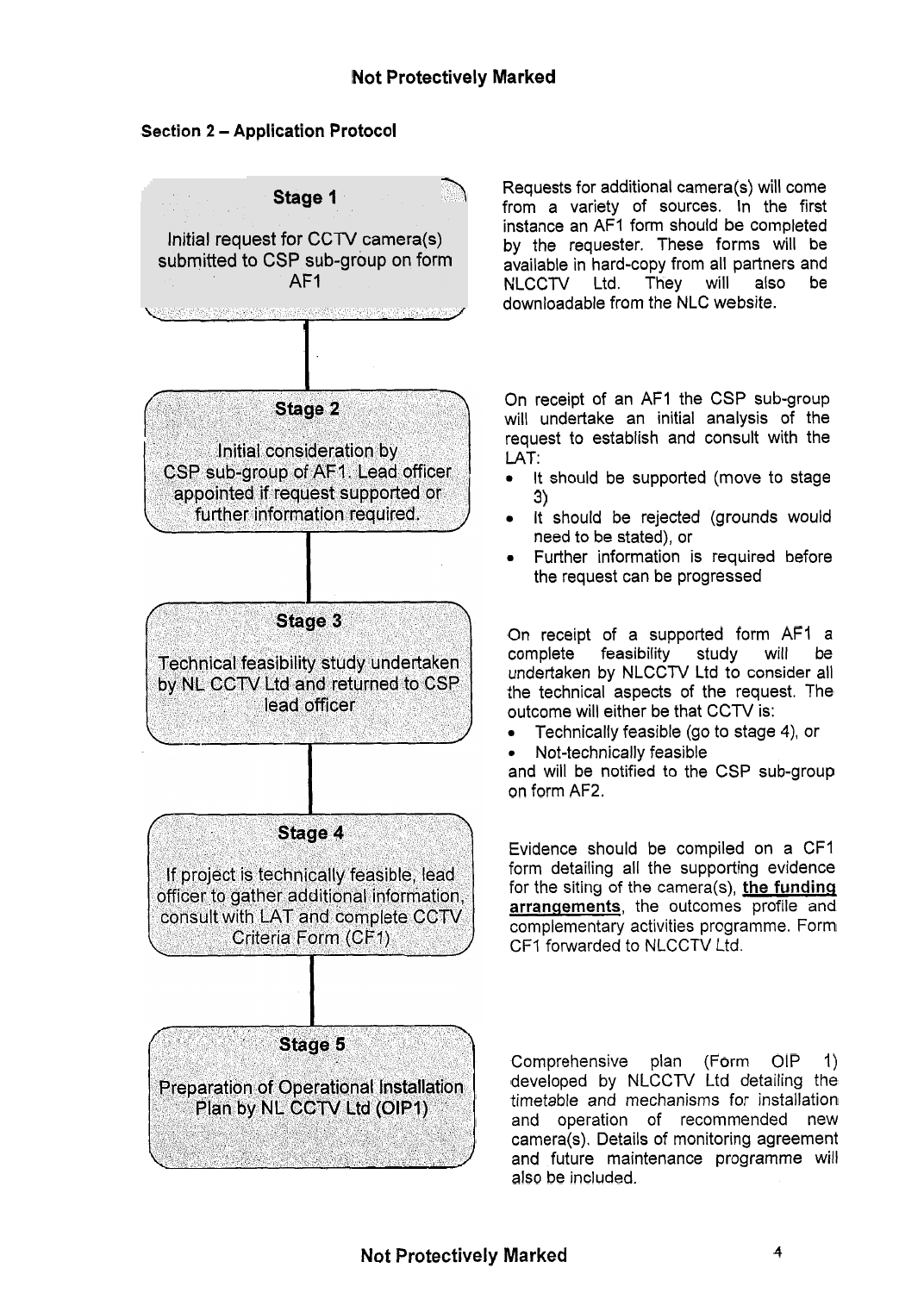#### **Section 3** - **Additional guidance**

Please also refer to the information Commissioners CCTV Code of Practice, Revised Edition 2008.

In considering the request for the installation of an additional CCTV camera(s) the following general criteria and specific protocol requirements must be satisfied:

#### **General Criteria**

An issue of criminal or anti-social behaviour must be clearly identified, for example:

- *0* formal police statistics that relate directly to the area(s) concerned
- *0* non-reported evidence, i.e. evidence not reported directly to the police. This could include:
- *0* Information from Anti-social Task Force, Community Safety Partnership, Strathclyde Fire & Rescue and North Lanarkshire Council or any other partner organisation;
- Information from the general public, local businesses or similar; or
- **•** Information from other relevant sources.

Details of complementary activities that will assist in making the CCTV system more effective should be provided.

Evidence of support from the wider local community must also be presented. Examples of the form this support may take include:

- *0* **A** survey or similar of local residents (including traders and businesses);
- *0* Response of a formal consultation exercise e.g. seminar, public meeting, information event;
- *0* Written support from local community forums residents and tenants associations, community councils or similar

#### **Impact**

Requests for a camera(s) will require to demonstrate the potential positive impact anticipated as a result of their installation. This may include:

- Reduction in incidents of recorded crime or anti-social behaviour; *0*
- *0* Increased detection of crime;
- Increased usage of the relevant services within the area e.g. usage of facility or venue, retail outlet;
- Increase potential economic activity within area; *0*
- Reduction in the number of unoccupied buildings; *0*
- Increase in the income generation in the area; *0*

Whilst the reduction in the fear of crime or an increase in people's perception of an area being safe is desirable, this factor alone would not justify the installation of *a*  camera(s). In addition the reference to this as an impact requires to be supported by formal baseline figures against which to measure success.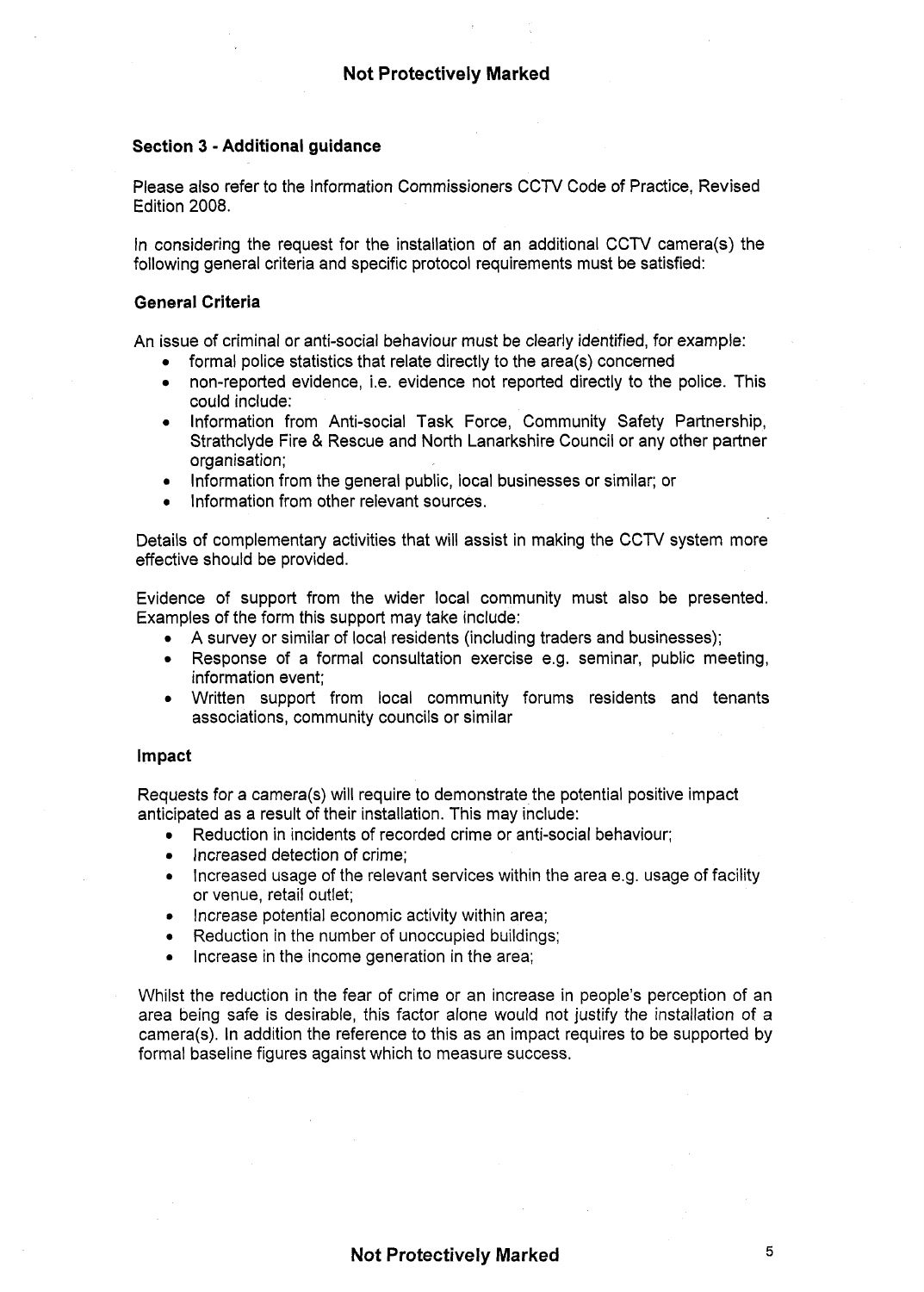#### **Technical Feasibility**

**It must be clearly understood that for technical reasons it is not always possible to site public space CCTV cameras in every desired area. The siting of some cameras, whilst technically feasible, may be cost prohibitive and may therefore not represent best value.** 

#### **Lighting and Visual clarity**

An appropriate level of lighting is required to ensure the effective operation of cameras. Similarly the operation of cameras may also be impacted upon by the restriction to views by local environmental factors e.g. overgrown trees and shrubbery, fencing, signage.

#### **Data Protection** ,

Images captured must comply with the Data Protection Act 1998 and with NLCCTV Ltd company code of practice. Any new cameras must be sited in such a way that it only monitors those spaces which are intended to be covered by the equipment and comply with the First and Third Data Protection Act Principles.

Compliance with the Act requires appropriate signage to be erected within the area a new camera(s) is located. This must advise the public that a CCTV system is in operation, The costs of this signage will be included within the overall costs for the new camera(s).

#### **Resource Management** & **Legal Responsibilities General Protocol Requirements**

Installation of a camera(s) will require appropriate written confirmation of funding (capital & revenue) for all associated costs.

The installation of all cameras and related infrastructure will be co-ordinated by NLCCTV Ltd to ensure that the equipment installed is of the appropriate standard and interfaces with existing systems.

NLCCTV Ltd will secure all necessary legal permissions for the installations of poles or cameras and installation of cable. Associated legal/statutory costs and professional fees will be charged within the overall costs of installation.

NLCCTV Ltd will provide the monitoring service for cameras installed as respect of this protocol. NLCCTV Ltd comply will the legislative requirements and provide a 24 hours, 7 days a week monitoring service. All recorded images are kept for 31 days.

The ownership of individual cameras installed through this protocol must remain with an identified service within the Council and as such be identified as a relevant asset. The request for installation of a camera(s) will require a formal acceptance of ownership by a nominated organisation.

In addition approval will have to be sought from relevant council services and other organisations that they will adopt the ongoing monitoring and maintenance costs.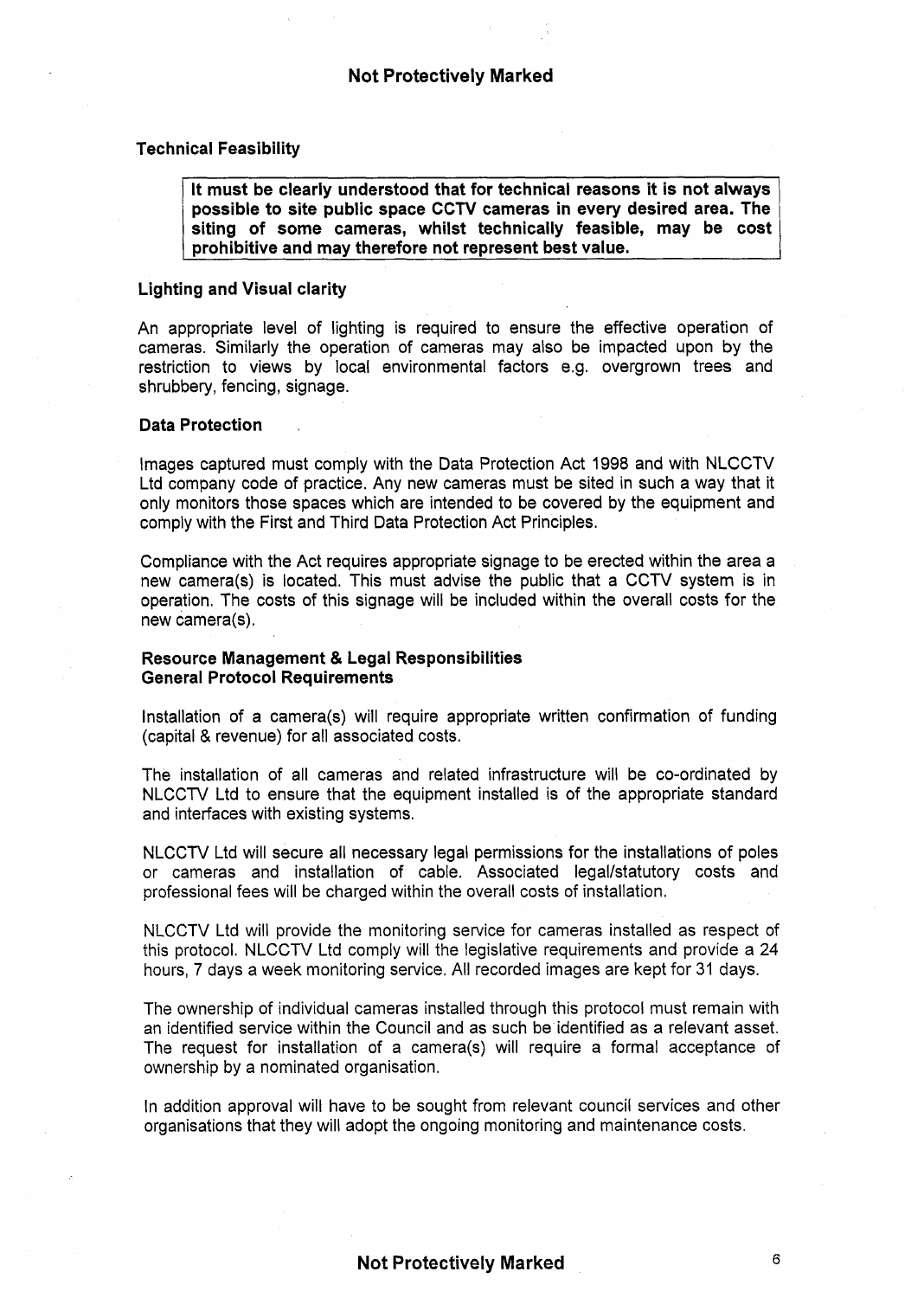#### **Section 4** - **Partnership Structures**

#### **North Lanarkshire Partnership**

The NLP exists to ensure the delivery of the principles of community planning across North Lanarkshire and comprises North Lanarkshire Council, Strathclyde Police, Strathclyde Fire and Rescue Service, NHS Lanarkshire, Scottish Enterprise Lanarkshire, Communities Scotland, Jobcentre+, The Consortium of Further Education Colleges and the Voluntary Sector.

#### **Community Safety Partnership**

The CSP exists to ensure the delivery of community safety outcomes through partnership working across North Lanarkshire. It reports to the NLP and its membership consists of North Lanarkshire Council, Strathclyde Police, Strathclyde Fire and Rescue Service, NHS Lanarkshire. The membership is currently under review.

#### **Local Area Teams**

The six local area teams operate as the delivery arm of the Local Area Partnerships. The general membership of the area teams reflects that of the area partnerships. This means that all relevant council departments and partner agencies undertake a role within the local area teams. Members of the team will be responsible for ensuring the appropriate participation and intervention of their service divisions.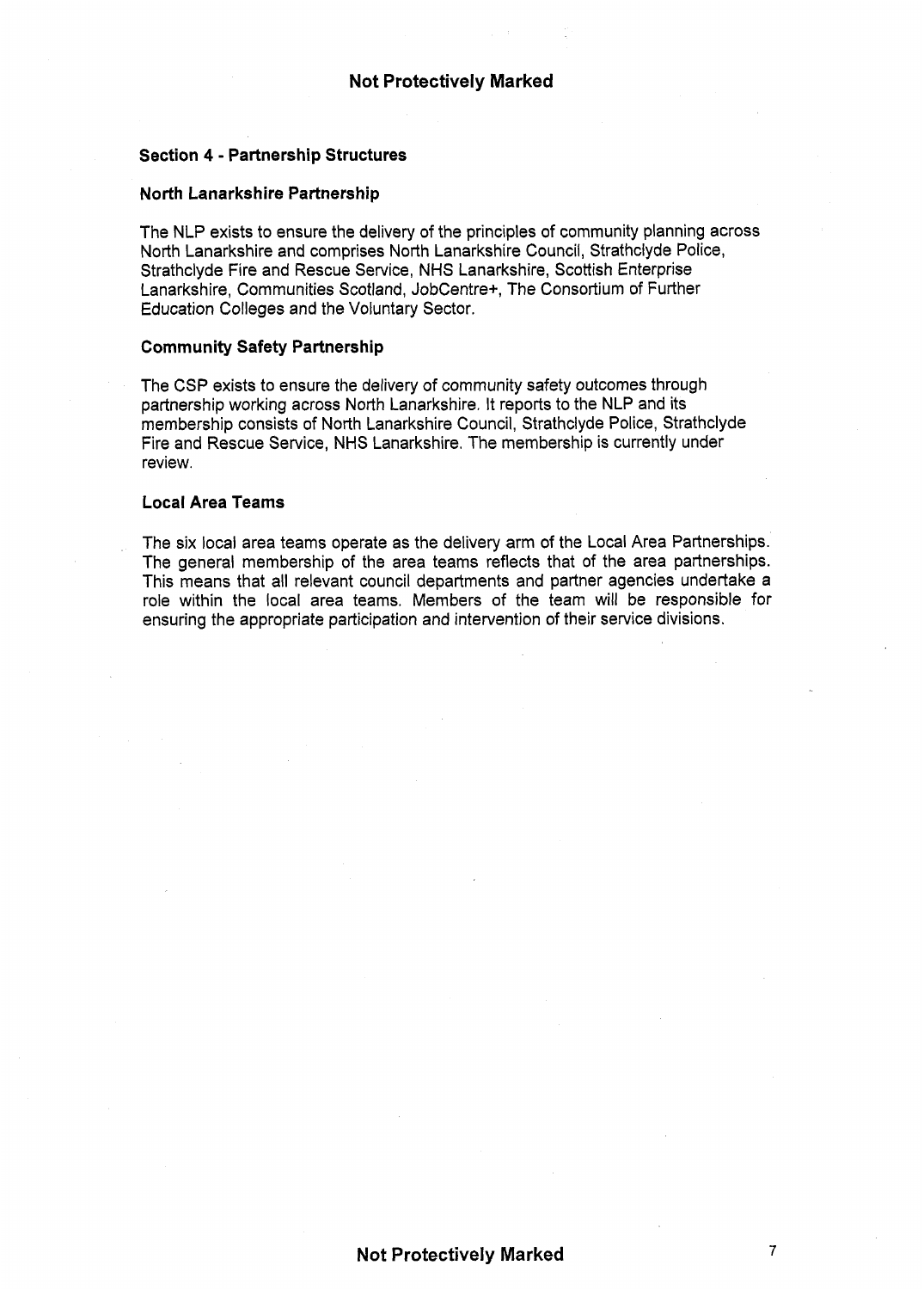#### **Appendix 1**

#### **FORM AFI INITIAL REQUEST FOR CONSIDERATION OF THE PROVISION OF PUBLIC SPACE CCTV CAMERA(S)**

#### **Local Area Team**

Please mark **(x)** area to which request applies:

| Airdrie          | Motherwell                    |
|------------------|-------------------------------|
| <b>Bellshill</b> | North (Cumbernauld & Kilsyth) |
| Coatbridge       | Wishaw                        |

#### **SECTION 1** - **For completion by requester**

Please provide us with details of how we can contact you.

| Name of organisation, group<br>or individual |  |  |
|----------------------------------------------|--|--|
| <b>Contact Address</b>                       |  |  |
| Telephone Number                             |  |  |
| E-mail                                       |  |  |
| Date of request                              |  |  |

#### **Location to which request relates**

Please give details and description of geographical location of the area, place, street to which request relates (e.g. street name, post-code, name of building/specific location)

It would be helpful if a location map marked  $(x)$  with the areas above was included with this form.

#### **Details of associated issue or concern.**

Please provide summary of issue or problem you believe would be addressed through the installation *of* a fixed public space cctv camera(s).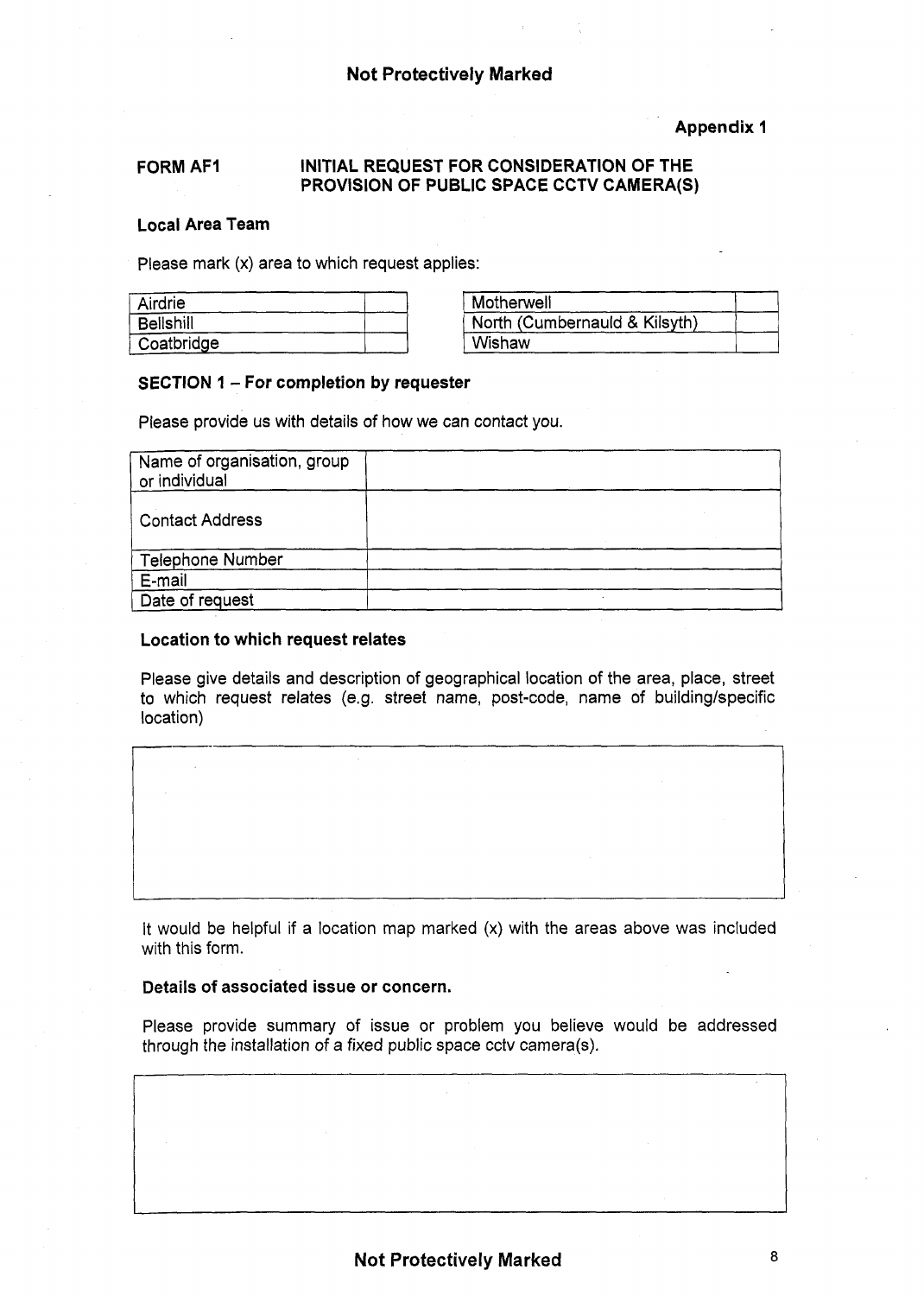## **Recognition of issue or concern.**

Please provide details of any relevant individuals/organisations you have discussed this issue **or** concern with prior to making this request e.g. local police office, council office or local councillor.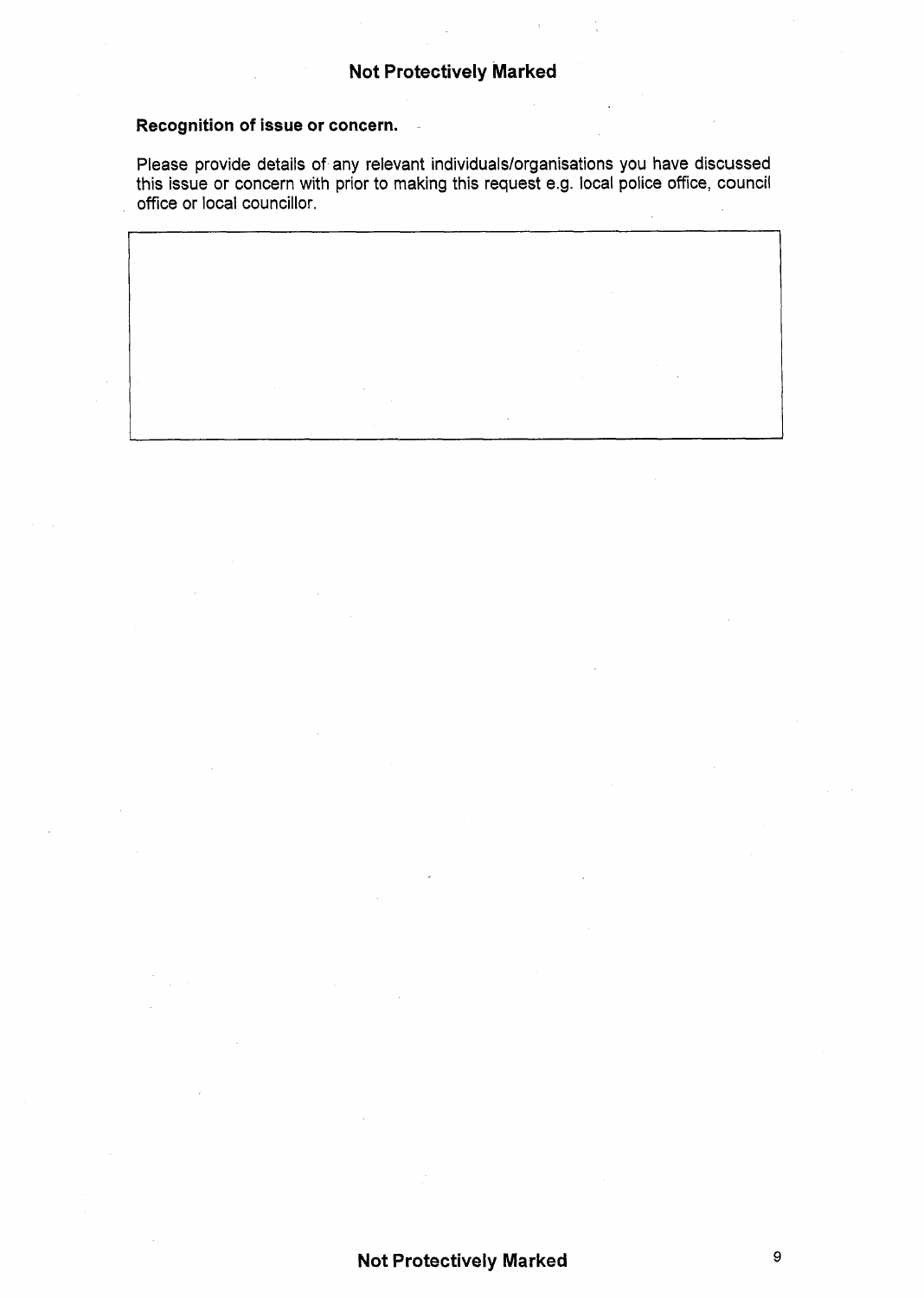#### **Not Protectively Marked**

## **SECTION 2** - **For completion by Community Safety Partnership**

| Date request received              |  |                       |                       |
|------------------------------------|--|-----------------------|-----------------------|
| Date of acknowledgement            |  |                       |                       |
| Date of CSP consideration          |  |                       |                       |
| Lead Officer                       |  |                       |                       |
| Decision                           |  | Supported             | Yes/No                |
|                                    |  | Rejected              | Yes/No                |
| Reason(s) for<br>rejection         |  |                       |                       |
|                                    |  | Further Info required | Yes/No/Not applicable |
| Further<br>Information<br>required |  |                       |                       |
| Date applicant advised             |  |                       |                       |
| Date of receipt of further info    |  |                       |                       |
| Date of acknowledgement            |  |                       |                       |
| Date of CSP consideration          |  |                       |                       |
| Decision                           |  | Supported             | Yes/No                |
|                                    |  | Rejected              | Yes/No                |
| Reason(s) for<br>rejection         |  |                       |                       |
| Date applicant advised             |  | Supported/Rejected    |                       |
| Date AF1 to NLCCTV Ltd             |  |                       |                       |

Supported requests should be sent to:

| <b>Company Secretary</b> |
|--------------------------|
| <b>NLCCTV Ltd</b>        |
| Dalziel Workspace        |
| 2, Mason Street          |
| Motherwell               |
| ML1 1YE                  |

For further information please contact tel: 01698 266566 Or Email: cctv@northlan.gov.uk

NLCCTV Ltd Office use only

| Date AF1 received            |  |  |
|------------------------------|--|--|
| Date of acknowledgement      |  |  |
| Feasibility Study authorised |  |  |
| AF2 sent to CSP              |  |  |
| Comments                     |  |  |
|                              |  |  |
|                              |  |  |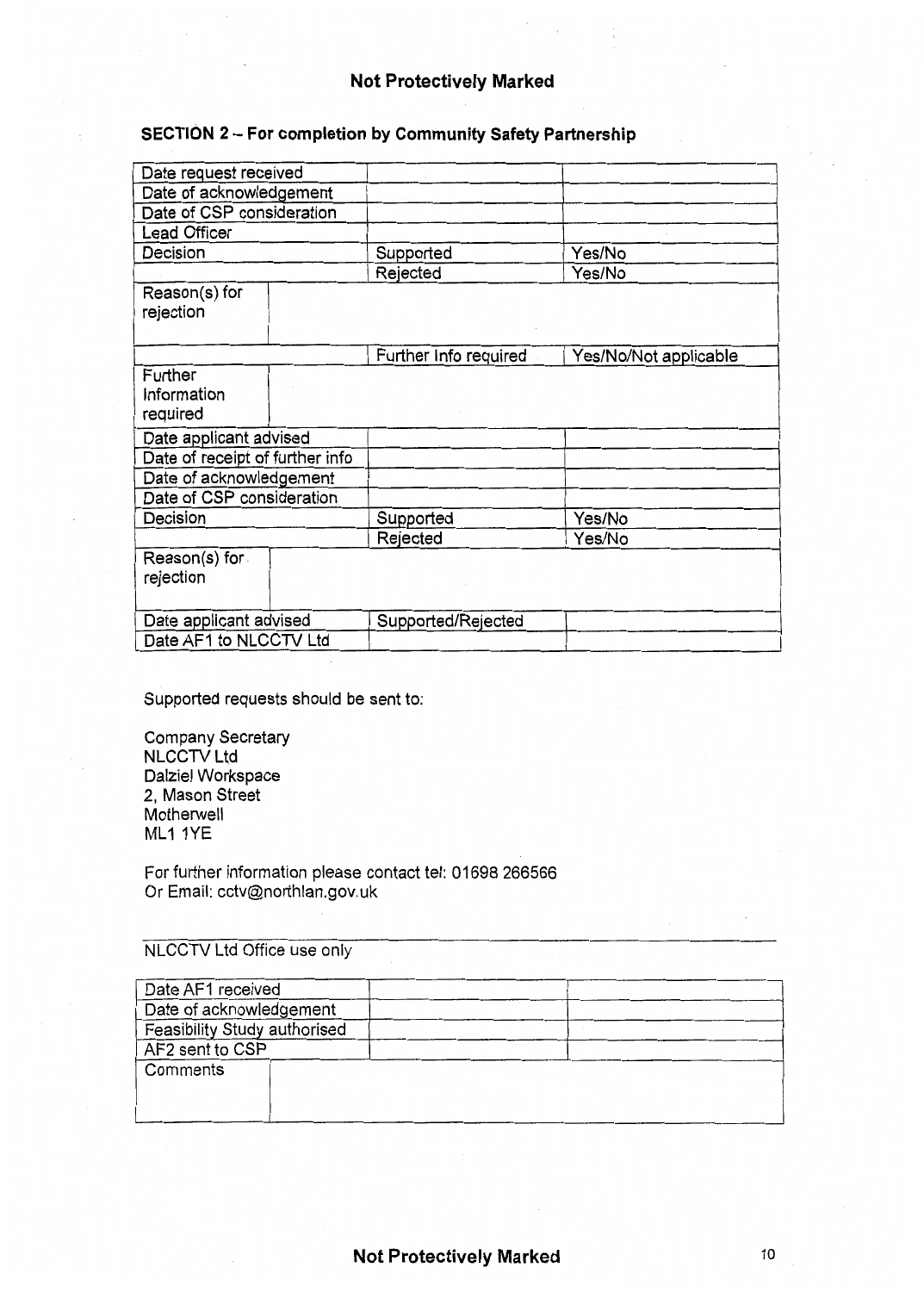#### **Not Protectively Marked**

#### **FORM AF2 CCTV FEASIBILTY STUDY**

#### **Locality**

| Airdrie    | Motherwell                    |
|------------|-------------------------------|
| Belishill  | North (Cumbernauld & Kilsyth) |
| Coatbridge | Wishaw                        |

|                                                                                                                                  | $\label{eq:2.1} \mathcal{A}^{(1)} = \mathcal{A}^{(1)} \otimes \mathcal{A}^{(2)} = \mathcal{A}^{(1)} \otimes \mathcal{A}^{(2)} \otimes \mathcal{A}^{(3)}$ |  |  |
|----------------------------------------------------------------------------------------------------------------------------------|----------------------------------------------------------------------------------------------------------------------------------------------------------|--|--|
|                                                                                                                                  | <b>Not Protectively Marked</b>                                                                                                                           |  |  |
|                                                                                                                                  | <b>Contract Contract</b><br><b>Appendix 2</b>                                                                                                            |  |  |
| <b>FORM AF2</b>                                                                                                                  | <b>CCTV FEASIBILTY STUDY</b><br><b>Contract</b>                                                                                                          |  |  |
| NLCCTV Ltd provide this feasibility study in response to an initial application for fixed<br>public space CCTV camera(s) made by |                                                                                                                                                          |  |  |
|                                                                                                                                  |                                                                                                                                                          |  |  |
| <b>Locality</b>                                                                                                                  |                                                                                                                                                          |  |  |
| Airdrie                                                                                                                          | Motherwell                                                                                                                                               |  |  |
| <b>Bellshill</b>                                                                                                                 | North (Cumbernauld & Kilsyth)                                                                                                                            |  |  |
| Coatbridge                                                                                                                       | Wishaw                                                                                                                                                   |  |  |
|                                                                                                                                  |                                                                                                                                                          |  |  |
| Name of organisation, group<br>or individual                                                                                     |                                                                                                                                                          |  |  |
| <b>Contact Address</b>                                                                                                           |                                                                                                                                                          |  |  |
| Telephone Number                                                                                                                 |                                                                                                                                                          |  |  |
| E-mail<br>Date of request                                                                                                        |                                                                                                                                                          |  |  |

It must be clearly understood that for technical reasons it is not always possible to site public space **CCTV** cameras in every desired area. It should be borne in mind that the siting of some cameras, whilst technically feasible, may be cost prohibitive and may therefore not represent best value.

#### **Location**

a) After survey the most appropriate and suitable proposed locations are\*;

These are shown on the attached map.

b) After survey it is not possible to site camera(s) as requested because\*

Reason(s). . . . . . . , . , . . . . . . . , , . . . . . . . . . , . . . , . . , . , . . . , , . , . , , . . . . . . . . . . . . . . . . . . . . . . . . . . . . . .

(\*delete as appropriate)

**Not Protectively Marked 11 11 2008 11 2008 11 2008 11 2008 11 2008 11 2008 11 2008 11 2008 11 2008 11 2008 11 2008 11 2008 12 2008 12 2008 12 2008 12 2008 12 2009 12 2009 12 2009 12 2009 12 2009 12 2009 12 2009 12 2009 12**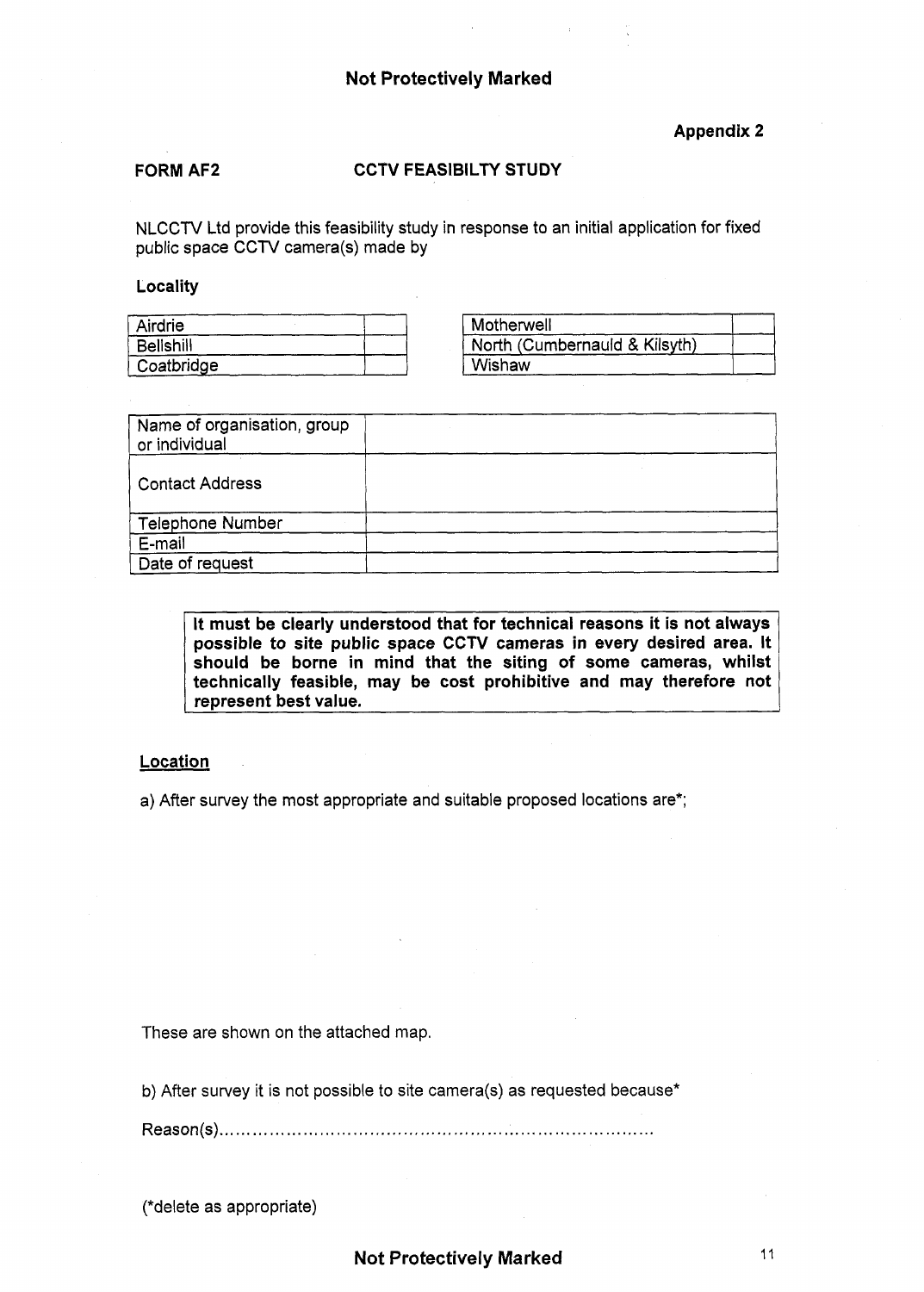#### **Cost Summary**

The *estimated* annual running costs required to operate the system are detailed below. In the event that you make a full application you must demonstrate that you have sufficient finances to run the system for a period of at least 5 years.

To supply, install, test and commission the system as described in the specification:

|                                                    | Year 1 | Year <sub>2</sub> | Year 3 | Year 4 | Year 5 |
|----------------------------------------------------|--------|-------------------|--------|--------|--------|
| <b>Capital Costs</b>                               |        |                   |        |        |        |
| <b>Monitoring fees</b>                             |        |                   |        |        |        |
| <b>Fully Comprehensive</b><br>Maintenance<br>Cover |        |                   |        |        |        |
| Transmission                                       |        |                   |        |        |        |
| Insurance                                          |        |                   |        |        |        |
| Replacements and<br>Repairs                        |        |                   |        |        |        |
| <b>Totals</b>                                      |        |                   |        |        |        |

#### **Disclaimer**

Please note these figures are issued as a guide only.

Actual costs may be higher than these figures dependant upon the time contracts are issued.

NLCCTV Ltd will not be liable for any increases above these figures.

The information provided above does not constitute a legally binding contract between NLCCTV Ltd and the Community Safety Partnership.

Should the Community Safety Partnership wish to progress on the basis of the information provided within this report, further detailed application should be made on Form CFI within 3 calendar months of the date of this report.

Signed for and on behalf of NLCCTV Ltd

.......................................................................................................

Position,, ..........................................................................................

Date.. ..............................................................................................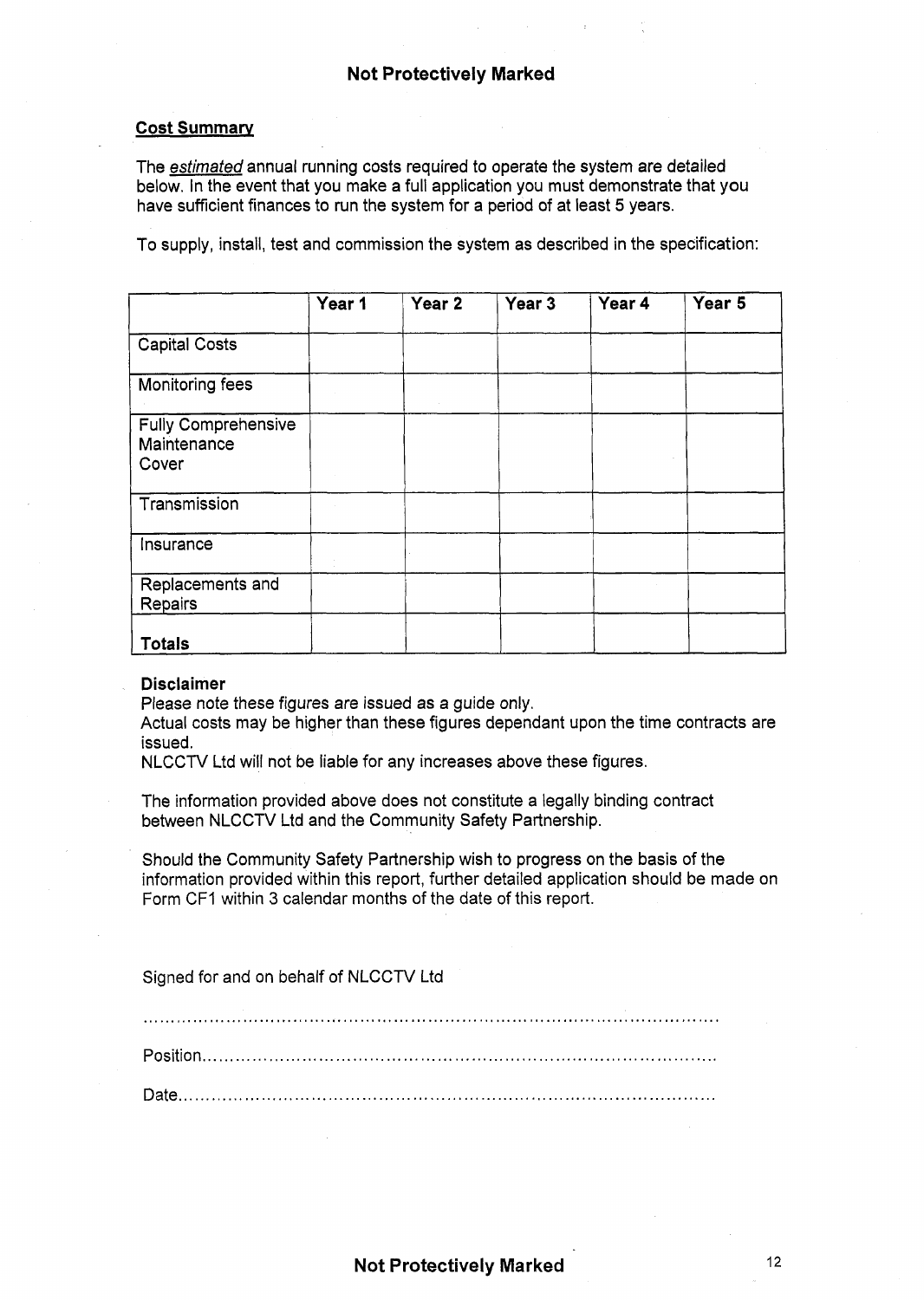#### **Appendix 3**

#### **FORM CFI FULL REQUEST FOR INSTALLATION OF PUBLIC SPACE CCTV**  CAMERA(S).

1. Please provide FULL evidence to support installation of fixed public space CCTV camera systems.

This evidence should include the following;

- Information about the amount of reported crime and anti-social behaviour that have occurred in the area to be covered by the cameras. You should provide details of the expected impact of CCTV in terms of criteria outlined in section 3 of the guidance.
- *<sup>0</sup>*Any available information (and relevant evidence) about unreported crime and anti-social behaviour in the area to be covered by the cameras.
- *0* Any other relevant social and economic benefits that you are considering.
- 2. Please set out below what complementary or additional community safety initiatives are being planned to enhance the impact of CCTV in the area to be covered by the cameras, or how CCTV will complement current or planned initiatives.
- **3.** Please confirm that you will be able to secure the running costs of the system each year (as provided by NL CCTV Ltd feasibility study). Please attach a letter from the relevant organisation(s) indicating that in principle or any guaranteed pledges they will provide such financial support towards the operation of the system.

If there is a shortfall between the costs in the above table and the pledges of support please indicate how you propose to meet the difference.

**4. Do** you anticipate that the problems in the area might be displaced to elsewhere?

If you anticipate displacement, please give details below of what action you have considered to address this;

**5.** Do you have any evidence that indicates the wider community and or traders support the introduction of CCTV.

No Yes

Please provide any additional material in support of this.